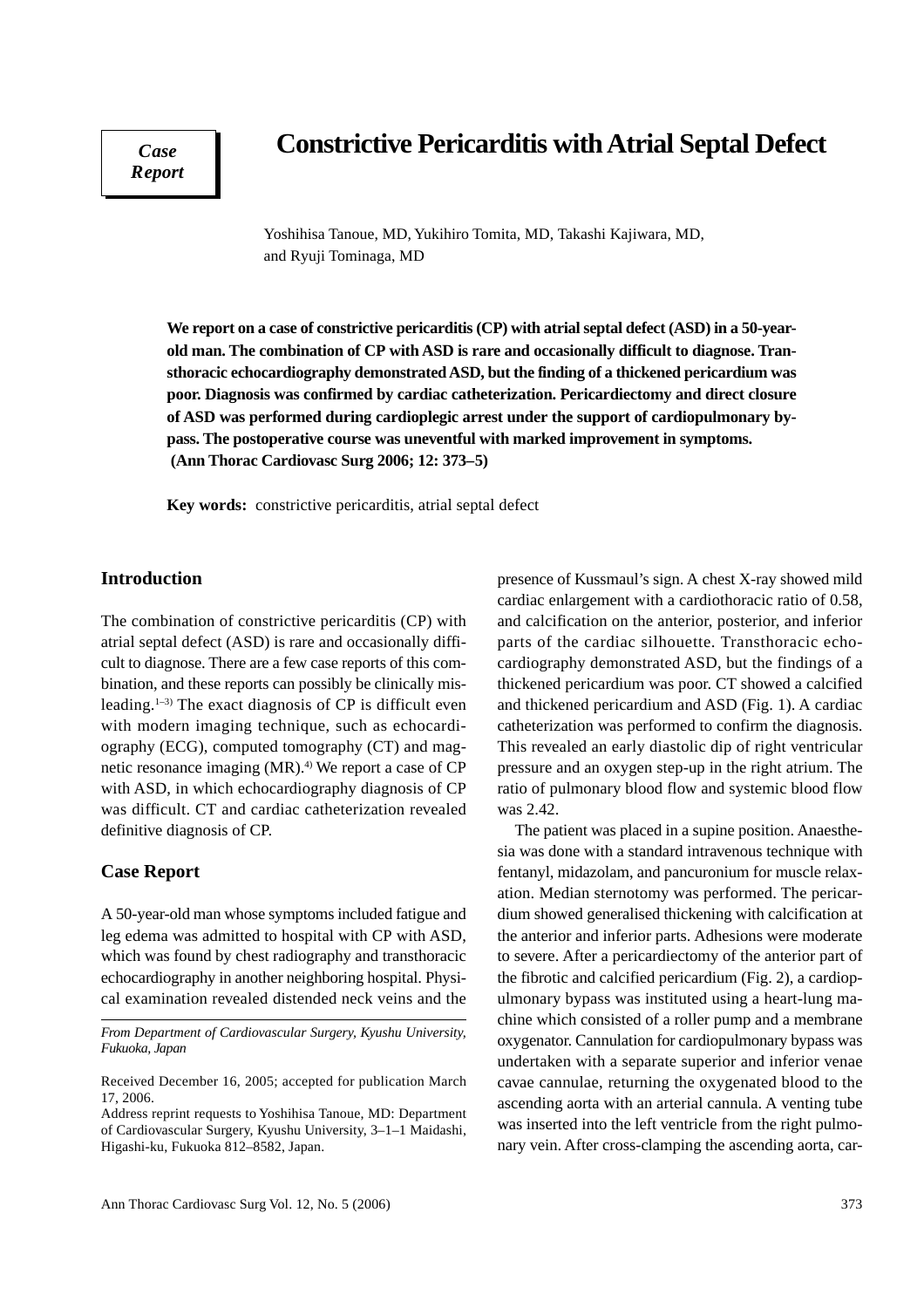*Tanoue et al.*



**Fig. 1.** Computed tomography (CT) findings showed a calcified and thickened pericardium and atrial septal defect (ASD). RA, right atrium; RV, right ventricle; LA, left atrium; LV, left ventricle; \*, ASD.



**Fig. 2.** Operative findings showed a pericardiectomy of the anterior part of the fibrotic and calcified pericardium. RV, right ventricle; RA, right atrium; Ao, ascending aorta.

there may be cases in which this combination is overlooked. However, the recent advances in the diagnostic

diac arrest was achieved by cold crystalloid cardioplegia. The atrial septal defect (fossa ovalis type) was found through the right atriotomy. The defect size was 35×15 mm. Direct closure of the defect was performed. No other cardiac anomalies were found. After closure of the right atriotomy, a pericardiectomy of the left side of heart was performed under cardiac arrest. Heart beating recovered with sinus rhythm spontaneously after releasing the aortic cross-clamp, and the weaning from cardiopulmonary bypass was smooth. A right side pericardiectomy was then performed. The cardiopulmonary bypass time was 104 minutes and the aortic cross-clamp time was 46 minutes. A blood transfusion was not performed. Central venous pressure decreased from 16 mmHg to 5 mmHg and pulmonary capillary wedge pressure decreased 18 mmHg to 8 mmHg after operation. The patient was extubated 5 hours after operation in the intensive care unit. The postoperative course was uneventful with marked improvement in symptoms.

## **Discussion**

We experienced surgical repair for CP with ASD in a 50 year-old man. This combination is very rare, and sometimes difficult to diagnose, since the signs of ASD may be masked by those of CP. CP cases have decreased, and power of noninvasive examinations aid the exact diagnosis. Since surgical intervention is the only definitive treatment for these diseases, the exact diagnosis before operation is a necessity. In the present case, the calcification in chest radiography was initial suspicion of CP, and echocardiography diagnosis of CP was difficult. CT and cardiac catheterization revealed a definitive diagnosis of CP. ASD patients normally undergo operation by diagnosis based on echocardiography findings only. It is likely that CP may not be recognized before the ASD operation. The combination of CP with ASD is rare, but this possibility should be taken into consideration. An ASD patient has the possibility of complicating CP, whereas a CP patient has the possibility of complicating ASD or other cardiac anomalies. Divergent and various clinical examinations are necessary for the diagnosis of CP with or without other cardiac anomalies.

# **References**

- 1. Chou TM, Jue J, Merrick SH, Schiller NB, Foster E. Effusive constrictive epicarditis and atrial septal defect. *Am Heart J* 1993; **125**: 1193–5.
- 2. Kanda T, Naganuma F, Suzuki T, Murata K. Masked